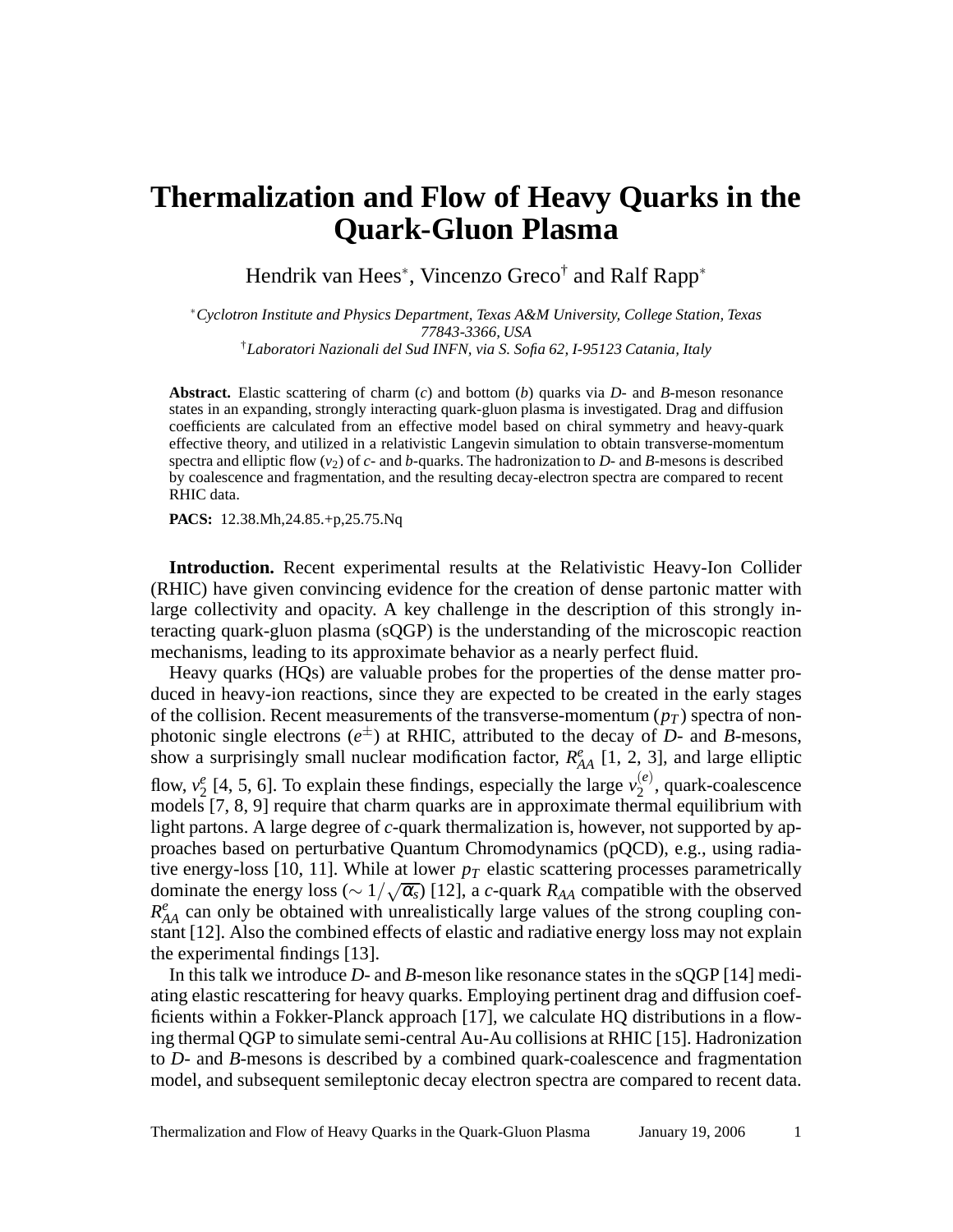

**FIGURE 1.** Nuclear modification factor,  $R_{AA}$  (left panel), and elliptic flow,  $v_2$  (right panel), of semileptonic *D*- and *B*-meson decay electrons in  $b=7$  fm,  $\sqrt{s_{NN}} = 200$  GeV Au-Au collisions assuming different elastic HQ interactions in the QGP with subsequent coalescence, including the thermal weight factor described in the text, and fragmentation hadronization, compared to PHENIX and STAR data [1, 2, 5, 6].

**Heavy-quark rescattering in the QGP.** Lattice QCD (lQCD) computations of hadronic correlators and lQCD-based effective models suggest that mesonic resonance/bound states survive in the QGP up to temperatures of  $\sim 2T_c$  in the light- and heavy-quark sector [18]. We here assume that the lowest pseudoscalar *D*- and *B*-meson states persist above the heavy-light quark threshold [14]. Chiral and HQ symmetry imply the degeneracy with scalar, vector and axial-vector states. Pertinent resonant  $Q$ - $\bar{q}$  cross sections are supplemented with leading-order pQCD processes [16], using  $\alpha_s = g^2/(4\pi) = 0.4$ . The evaluation of drag and diffusion coefficients within a Fokker-Planck model [17] results in HQ thermalization times which are lower by a factor  $\sim$  3 compared to pQCD scattering [15].

These coefficients are used in a relativistic Langevin simulation [12] for the rescattering of HQs in an isentropically expanding QGP fireball corresponding to  $b = 7$  fm Au-Au collisions at RHIC. The expansion parameters are determined to resemble the time evolution of radial and elliptic flow in hydrodynamic models [19], with an ideal QGP equation of state with 2.5 flavors and a formation time of  $1/3$  fm/c (initial temperature  $T_0 = 340 \text{ MeV}$ ). The proper thermal equilibrium limit in the Langevin process is implemented via the Hänggi-Klimontovich realization [20], with longitudinal diffusion coefficient  $B_1 = TEA$  [12] (Einstein's dissipation-fluctuation relation).

The initial HQ-*p<sup>T</sup>* -distributions and the relative magnitude of *c*- and *b*-quark spectra are determined by fitting experimental *D* and *D* ∗ spectra in d-Au collisions [21]. The corresponding  $e^{\pm}$  spectra saturate data from *p*-*p* and d-Au for  $p_T^e \lesssim$ 3.5 GeV [21, 22] with the missing yield at higher  $p_T$  attributed to *B*-meson decays, leading to a cross-section ratio of  $\sigma_{b\bar{b}}/\sigma_{c\bar{c}}$ =4.9·10<sup>-3</sup> and a crossing of *D*- and *B*-decay electrons at  $p_T \simeq 5$  GeV.

**Hadronization and single-electron observables.** The *c*- and *b*-quark spectra from the Langevin simulation are used in the coalescence model of Ref. [7] with light-quark distributions from [23]. Here we take into account the thermal weight factor for the production of  $D^*$  mesons relative to *D* mesons,  $(m_{D^*}/m_D)^{3/2} \exp[-(m_{D^*}-m_D)/T]$ , as described in [7]. This leads to a reduced fraction of *c*-quarks which hadronize to *D*<sup>∗</sup> mesons via coalescence, compared to our analysis in [15]. To conserve *c*- and *b*number unpaired HQs are hadronized via  $\delta$ -function fragmentation. Finally, the single-